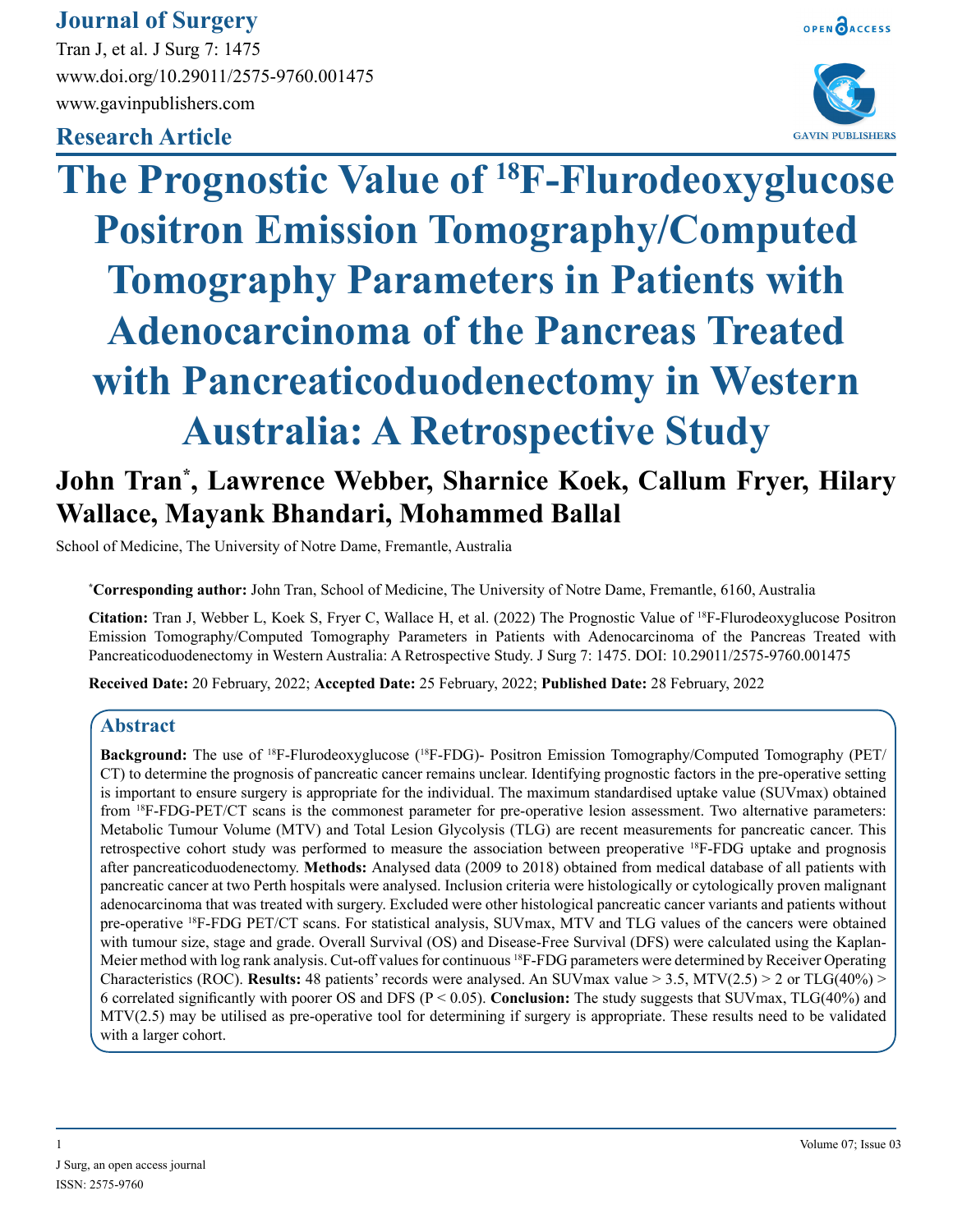**Keywords:** MTV; Pancreatic carcinoma; PET/CT; SUVmax; TLG

# **Introduction**

Pancreatic cancer is the 5<sup>th</sup> leading cause of cancer death in Australia with an overall five-year survival of approximately 7.7% [1]. Many patients are asymptomatic in the early stages and are often diagnosed late in the disease process [2]. Surgical resection is typically the treatment of choice with a significant improvement in prognosis but only 15-20% of people are appropriate for resection, and of these, 15% live to five years [1]. Resectability depends on the extent of local and systemic disease, with the presence of the latter deemed an absolute contraindication to curative surgery [3]. A Queensland study of 121 patients undergoing curative surgery highlighted the importance of preoperative assessment of resectability [4]. Patients with clear margins had a one-year survival of 85% compared to 50% in those with positive margins [4]. Surgical resection is recommended for tumours which are localised with no metastases, no significant comorbidities, good status (based on Eastern Co-operative Oncology Group (ECOG) score), no evidence of superior mesenteric vein or portal vein distortion and clear fat planes around these vessels including the celiac axis [5]. Definitions become less clear when tumours have "borderline" margins making the decision for surgery difficult. Patients with borderline resectable disease represent an imprecise spectrum encompassing radiologically and technically resectable and unresectable disease [6]. The issue of margin status is compounded by significant potential morbidity and poor patient outcomes associated with curative surgery. Tumours at surgical margins (R2 resection) are not appropriate for surgery as outcomes are comparable if the patient did not undergo surgery. Therefore subsequent poor quality of life due to a failed oncological clearance has no palliative benefit to the individual [3].

Currently CA 19-9 is the only biological predictor of prognosis but is not specific. Other investigations like MRI, CT and laparoscopy are limited to only providing the anatomical assessment of tumours meaning there is a risk of unnecessary operations on biologically aggressive cancers. Recently though, many clinicians utilise the glucose analogue,<sup>18</sup>F-Flurodeoxyglucose ( 18F-FDG) as a tracer of Positron Emission Tomography (PET)/ Computed Tomography (CT) scans.

18F-FDG PET/CT assessment of pancreatic cancer is relatively new but widely used for other cancers such as breast, lung and colorectal. The maximum Standardised Uptake Value (SUVmax) obtained from 18F-FDG PET/CT scans is the commonest way of measuring tumour activity [7]. SUVmax is a method to quantify this uptake but does not reflect volumetric or the heterogeneity [8]. Clinicians therefore alternatively use the same 18F-FDG PET/ CT scans to generate volumetric parameters such as Metabolic

Tumour Volume (MTV) and Total Lesion Glycolysis (TLG). These measures indicate the metabolic volume and activity of the tumour. There is limited knowledge of SUV, MTV and TLG in prognosticating pancreatic cancer and evaluating biology [9]. This study is aimed at analysing how these parameter values correlate to the prognosis of pancreatic adenocarcinoma (the commonest form of malignancy) and if so, we want to know what cut-off values are best at assessing disease burden in the preoperative setting.

## **Methods**

This study was performed in accordance with the ethical standards established in the appropriate version of the Declaration of Helsinki (as revised at the 64<sup>th</sup> World Medical Association Assembly, 2013) and conducted under the ethics approval by the South Metropolitan Health Service Human Research Ethics Committee (HREC ref:15-040-1) and the University of Notre Dame Human Research Ethics Committee (HREC ref:018068F).

## **Patients**

This retrospective study evaluated all patients who underwent pancreaticoduodenectomy for pancreatic cancer through the Hepatobiliary Unit of the Western Australian South Metropolitan Health Service (2009-2017). The following inclusion criteria were applied: a) patients diagnosed with malignant adenocarcinoma by histology/cytology and b) underwent surgical resection. Patients were excluded from the study if they were a) diagnosed with other histological variants such as pancreatic neuroendocrine, intraductal papillary mucinous neoplasm and cholangiocarcinoma, and b) had no pre-operative <sup>18</sup>F-FDG PET/CT scan. In total, 48 patients were found to meet the selection criteria. All patients underwent pancreaticoduodenectomy under the same team of hepato-biliary surgeons, comprised of three fellowship-trained hepato-biliary clinicians at Fremantle Hospital and Fiona Stanley Hospital. The same surgical technique was performed in all patients.

## **Data Collection**

All health records were obtained manually, extracted and computed into REDCap (Research Electronic Data Capture) electronic database under the management of The University of Western Australia. REDCap is a secure web-based application that provides an interface for validated data entry, tracking data input and manipulation, and for exporting to external statistical packages. Progress notes, histopathology and biochemical results were obtained from a database widely used by the Western Australian Health Department.

## **Clinical Data**

Information regarding patients' age, gender, surgical date, date of death if deceased, any post-operative cancer recurrence and any presence of metastasis were assessed. The tumour pathology and type were evaluated.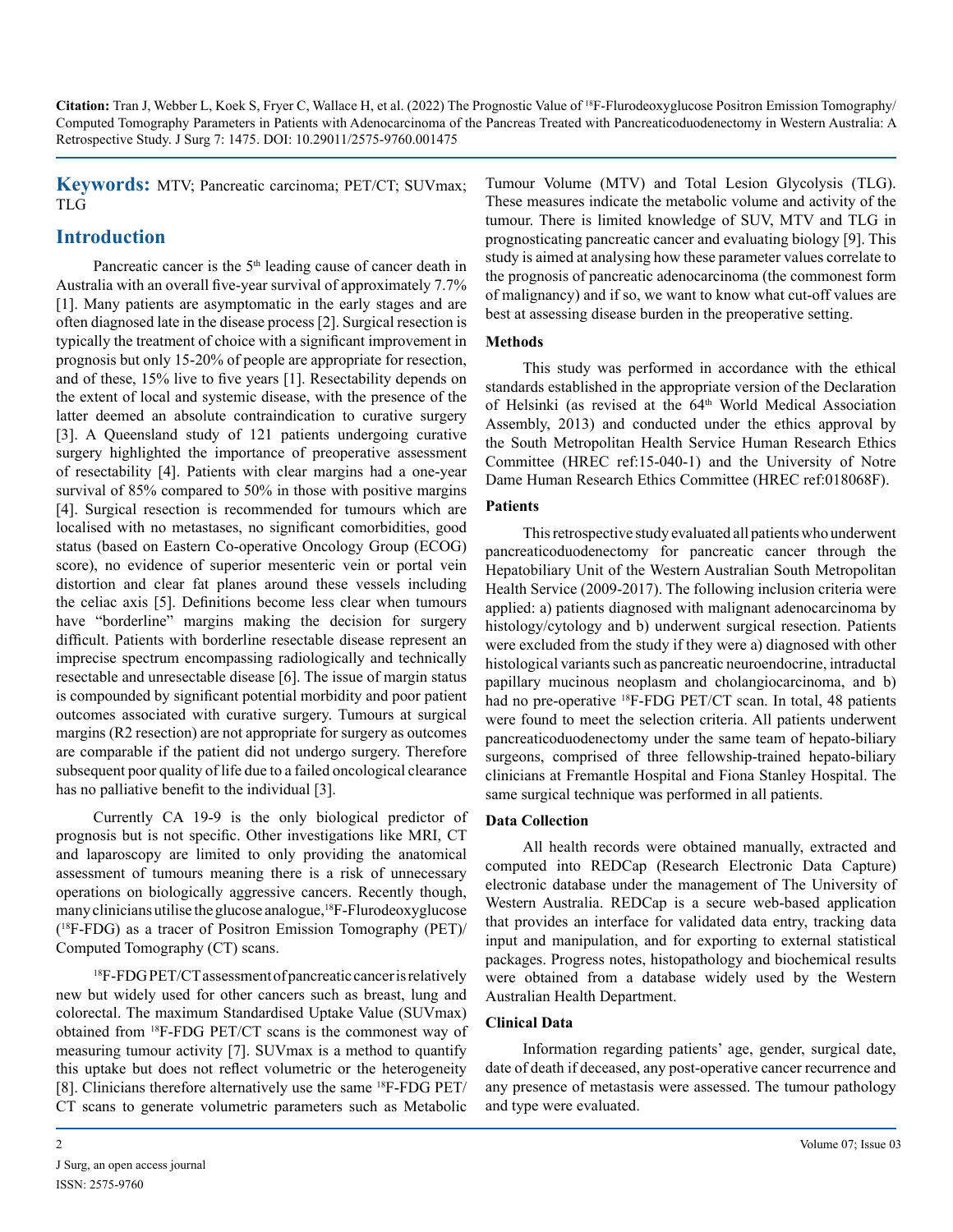#### **18F-FDG PET/SCAN**

These parameters were retrievable from a radiological database (Syngo.Via, Version VB20). With the aid of a nuclear physician, all PET/CT scans were reviewed. Circular Regions Of Interest (ROI) were manually placed over areas of abnormal uptake in the pancreas. The software calculated the ROIs to give an SUVmax value. MTV(2.5) measured tumour regions greater or equal to an SUVmax of 2.5 while MTV(40%) were tumour regions equal or over 40% SUVmax. The product of SUVmean and  $MTV(x)$  gives  $TLG(x)$ . In cases where a primary tumour was difficult to interpret, the original scan report was referred to clarify if there was a true increase or an artificial stent related uptake.

#### **Tumour grade(G)**

The following grading was recorded: G1-well differentiated (low grade), G2: moderately differentiated, G3-poorly differentiated (high grade) and G4-undifferentiated (high grade). For this study, G1 was labelled as Group 1 and G2 as Group 2. G3 and G4 were combined and labelled as Group 3.

#### **Tumour Staging**

The American Joint Cancer Committee (AJCC) was used for tumour staging.(5) For this study, "Early" group encompassed tumours classified 1a and 1b. Tumours staged at 2a and beyond were grouped as "Advance". Tumour sizes were collected and categorised as follows:  $S1: \leq 20$ mm,  $S2: 20$ mm <  $X \leq 40$ mm and  $S3: > 40$ mm.

#### **Primary/Secondary Outcomes**

Primary: Overall Survival (OS) is defined as length of time (days) patient is alive after surgery. Secondary: Disease Free Survival (DFS) is defined as time (days) patient is metastasis-free after surgery. Recurrence is defined as radiological evidence of intra-abdominal soft tissue around the surgical site or of distant metastasis.

#### **Statistical Analysis**

Patient characteristics (age, gender) and clinical presentations (grade, size, AJCC, presence of invasion) were described as percentages. The 18F-FDG parameter results were initially described by mean and SD. These Continuous variables were compared between groups with one-way ANOVA. If any significance were obtained, then post hoc analysis (Tukey's Test) would follow. Kaplan-Meier survival method with log rank analysis was utilised to study OS for age, sex, size, grade, AJCC, PNI and LVI. DFS was obtained for all variables except age and sex. Cut-off values for continuous 18F-FDG parameters were determined by Receiver Operating Characteristics (ROC). The cut-off points established for SUVmax, MTV $(2.5)$ , TLG $(2.5)$ , MTV $(40\%)$  and TLG $(40\%)$ were 3.5, 2,10.82, 3.9 and 6 respectively. These corresponded to

a sensitivity of at least 70% for the detection of Advance stage according to the AJCC.

OS and DFS statistics were analysed at these cut-off values with the Kaplan-Meier survival method and log rank calculation. ANOVA analysis was also performed to evaluate the relationship of the mean 18F-FDG values with tumour sizes and grades. All statistical tests were two-tailed with  $P \leq 0.05$  indicating statistical significance. Analysis was performed using IBM SPSS Statistics version 24 (IBM Corp., Armonk, N.Y., USA).

#### **Results**

A total of 48 patients with malignant adenocarcinoma were analysed. The average OS was 5.02 years (95% Confidence Interval (CI) 4.00-6.04). The one-year and three-year survival rates were 83% and 59% respectively. No further deaths occurred between the third- and fifth-year mark. The average age of the participant sample was 64.92 years (95% CI 62.45-67.38) and 58.3% were male. Table 1 describes the patients' clinical characteristics. Gender and age were not correlated to OS according to the Kaplan-Meier survival curve ( $p > 0.05$ ). This was also observed for DFS. Mean OS for under 65 years and over 65 were 1751.47 days (95% CI 1202-2299.96) and 1584.03 days (95% CI 1191.07-1977.00) respectively. One-way ANOVA analysis was performed to compare the tumour properties with each 18F-FDG PET/CT parameter (Table 2). The only tumour presentation that was statistically significant with the levels of the SUV max, TLG and MTV was the size ( $p <$ 0.05). Post hoc test was subsequently applied to analyse if there were any differences between the three categories. For SUVmax, Tuckey's Test showed no significant difference between S1 and S2 but significant differences between S1 with S3 and S2 with S3  $(p = 0.00)$ . This was also observed in TLG(2.5) and TLG(40%). For pre-op MTV(2.5) and MTV(40%), The Kaplan-Meier survival analysis indicated no strong association in tumour size with differences in OS or DFS. The presence of LVI and PNI (Table 3) had a negative impact on OS but was statistically insignificant for DFS ( $p > 0.05$ ). The mean OS was less in the Early group (1079.75) days) compared to the Advance group (1737.77 days) with oneyear survival at 75% in the Early compared to 85% in Advance. The Early group did not experience further deaths beyond the first year. The Advance group continued to show deterioration and by the three-year interval only 54% remained alive. The initial sharp drop in OS for the Early group was secondary to a surgical complication death.

OS and DFS were statistically significant ( $P < 0.05$ ) when patients were categorised either above or below the cut-off points (Figure 1A-J) for all of the  ${}^{18}$ F-FDG parameters except TLG(2.5) and MTV(40%). When OS and DFS was observed at the one-year, three-year and five-year interval, patients who were below the established cut-off had better prognosis. In evaluating the pattern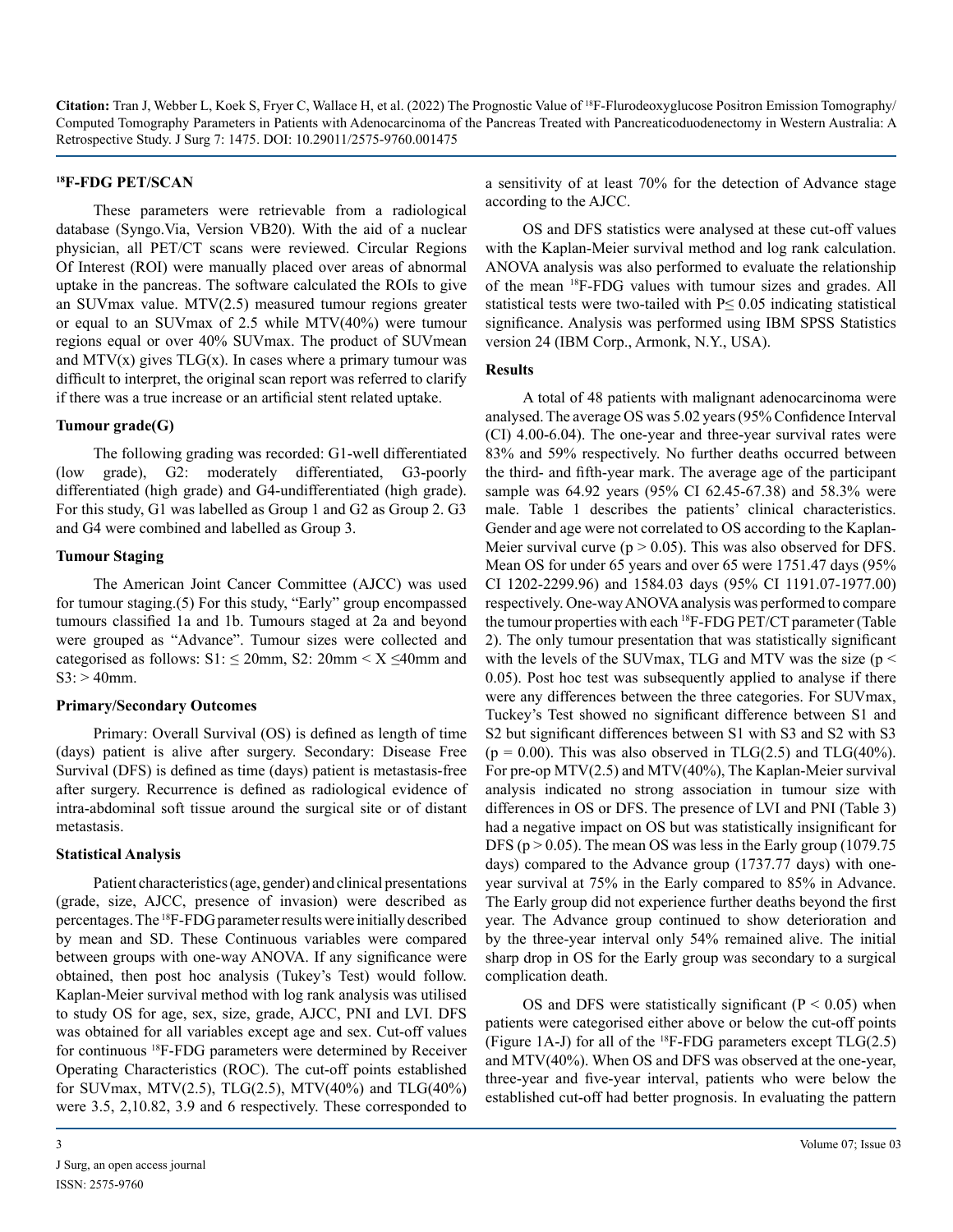and nature of 18F-FDG uptake with respect to tumour size and histological picture, each size category was stratified to the appropriate grade. The mean 18F-FDG parameter values for the combined tumour size and grade were analysed and plotted (Figure 2A-2E).

| Characteristic          | Number of patients (%)   |
|-------------------------|--------------------------|
| Number of patients      | $48\,$                   |
|                         | Sex                      |
| Male                    | 28 (58.3%)               |
| Female                  | 20 (41.7%)               |
|                         | Age (years)              |
| <65                     | 22 (46%)                 |
| $\geq 65$               | 26 (54%)                 |
|                         | Lympho-vascular Invasion |
| Yes                     | 24 (50%)                 |
| No                      | 24 (50%)                 |
|                         | Peri-neural Invasion     |
| Yes                     | 30                       |
| $\rm No$                | $18\,$                   |
|                         | AJCC <sup>*</sup> Stage  |
| Early: 1a/1b            | 8(16.7%)                 |
| Advance: $\geq 2a$      | 40 (83.3%)               |
|                         | Size                     |
| $S1: \leq 20mm$         | 14 (29.2%)               |
| $S2:20mm < X \leq 40mm$ | 24 (50%)                 |
| $S3: > 40$ mm           | $10(20.8\%)$             |
|                         | Tumour Grade             |
| Group 1: G1             | $10(20.8\%)$             |
| Group 2: G2             | 31 (64.5%)               |
| Group 3: G3/G4          | 7(14.7%)                 |
|                         | SUVmax <sup>+</sup>      |
| $\leq 3.5$              | 15 (31.3%)               |
| >3.5                    | 33 (68.7%)               |
|                         | $TLG_{+}^{+}(2.5)$       |
| ${\leq}10.8$            | 16 (33.33%)              |
| $>\!\!10.8$             | 32 (66.66%)              |
|                         | TLG (40%)                |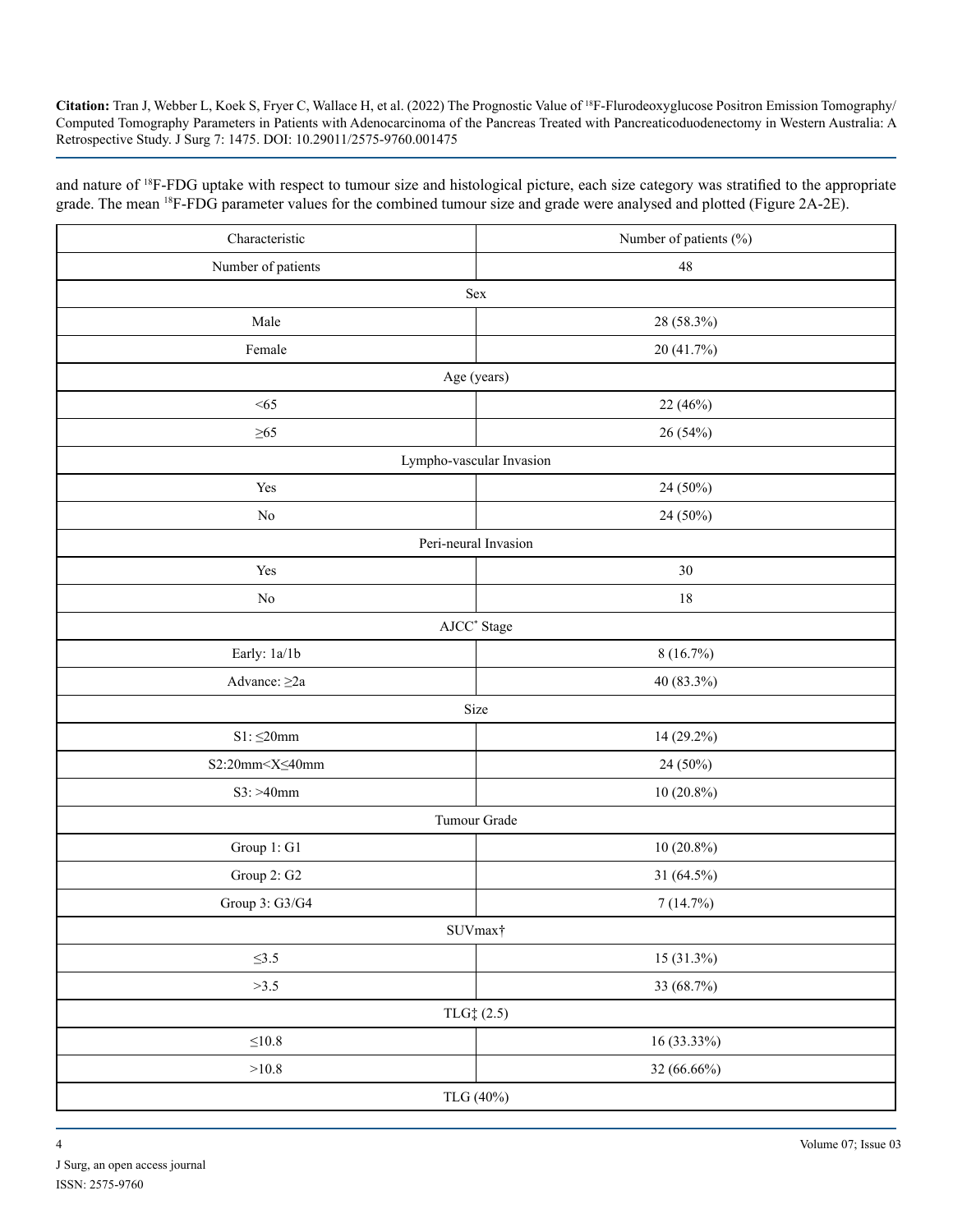| $\leq 6$   | $15(31.3\%)$   |  |  |  |  |  |  |
|------------|----------------|--|--|--|--|--|--|
| >6         | 33 (68.7%)     |  |  |  |  |  |  |
|            | $MTV\$ $(2.5)$ |  |  |  |  |  |  |
| $\leq 2$   | 15 (31.3%)     |  |  |  |  |  |  |
| >2         | 33 (68.7%)     |  |  |  |  |  |  |
|            | MTV (40%)      |  |  |  |  |  |  |
| $\leq 3.9$ | 18 (37.5%)     |  |  |  |  |  |  |
| >3.9       | $30(62.5\%)$   |  |  |  |  |  |  |
|            |                |  |  |  |  |  |  |

\* AJCC: American Joint Cancer Committee; † SUVmax: Standardised Uptake Value; ‡ TLG: Total Lesion Glycolysis; § MTV: Metabolic Tumour Volume

|  |  |  | Table 1: Baseline characteristics of evaluable patients. |  |  |  |
|--|--|--|----------------------------------------------------------|--|--|--|
|--|--|--|----------------------------------------------------------|--|--|--|

| <b>Tumour Characteristic</b> |            | Pre-Op         | Pre-Op               | Pre-Op                | Pre-Op   | Pre-Op      |
|------------------------------|------------|----------------|----------------------|-----------------------|----------|-------------|
|                              |            | <b>SUVMAX*</b> | $TLG^{\dagger}(2.5)$ | $MTV^{\ddagger}(2.5)$ | TLG(40%) | $MTV(40\%)$ |
| <b>Tumour Grade</b>          |            |                |                      |                       |          |             |
| Group 1: G1                  | Mean       | 7.18           | 130.19               | 21.22                 | 83.25    | 10.45       |
|                              | <b>SD</b>  | 8.34           | 206.78               | 27.42                 | 120.08   | 11.07       |
| Group 2: G2                  | Mean       | 7.46           | 85.85                | 15.26                 | 52.14    | 7.47        |
|                              | <b>SD</b>  | 8.37           | 158.16               | 20.4                  | 94.28    | 7.88        |
| Group 3: G2/G3               | Mean       | 6.77           | 85.04                | 22.04                 | 56.92    | 12.74       |
|                              | <b>SD</b>  | 3.38           | 86.45                | 21.02                 | 46.31    | 9.11        |
| P Value= (Combined Groups)   |            | 0.98           | 0.743                | 0.641                 | 0.67     | 0.3         |
| <b>Tumour Stage (AJCC§)</b>  |            |                |                      |                       |          |             |
| Advance: $\geq 2a$           | Mean       | 8.09           | 106.44               | 19.63                 | 65.8     | 9.86        |
|                              | <b>SD</b>  | 7.94           | 168.82               | 22.58                 | 99.02    | 8.91        |
| Early: 1a/1b                 | Mean       | 3.36           | 37.61                | 6.78                  | 26.92    | 3.89        |
|                              | <b>SD</b>  | 5.28           | 86.86                | 13.95                 | 58.75    | 6.74        |
| P Value= (Combined Groups)   |            | 0.12           | 0.27                 | 0.129                 | 0.29     | 0.08        |
| <b>Tumour Size</b>           |            |                |                      |                       |          |             |
| $S1: \leq 20$ mm             | Mean       | 3.67           | 12.32                | 2.97                  | 8.38     | 1.74        |
|                              | ${\rm SD}$ | 4.72           | 18.01                | 4.2                   | 11.63    | 2.37        |
| $S2: >20$ mm, $\leq 40$ mm   | Mean       | 7.08           | 82.01                | 19.03                 | 51.94    | 10.43       |
|                              | ${\rm SD}$ | 5.18           | 83.22                | 17.77                 | 46.08    | 8.35        |
| $S3: > 40$ mm                | Mean       | 12.91          | 241.78               | 34.13                 | 148.33   | 15.08       |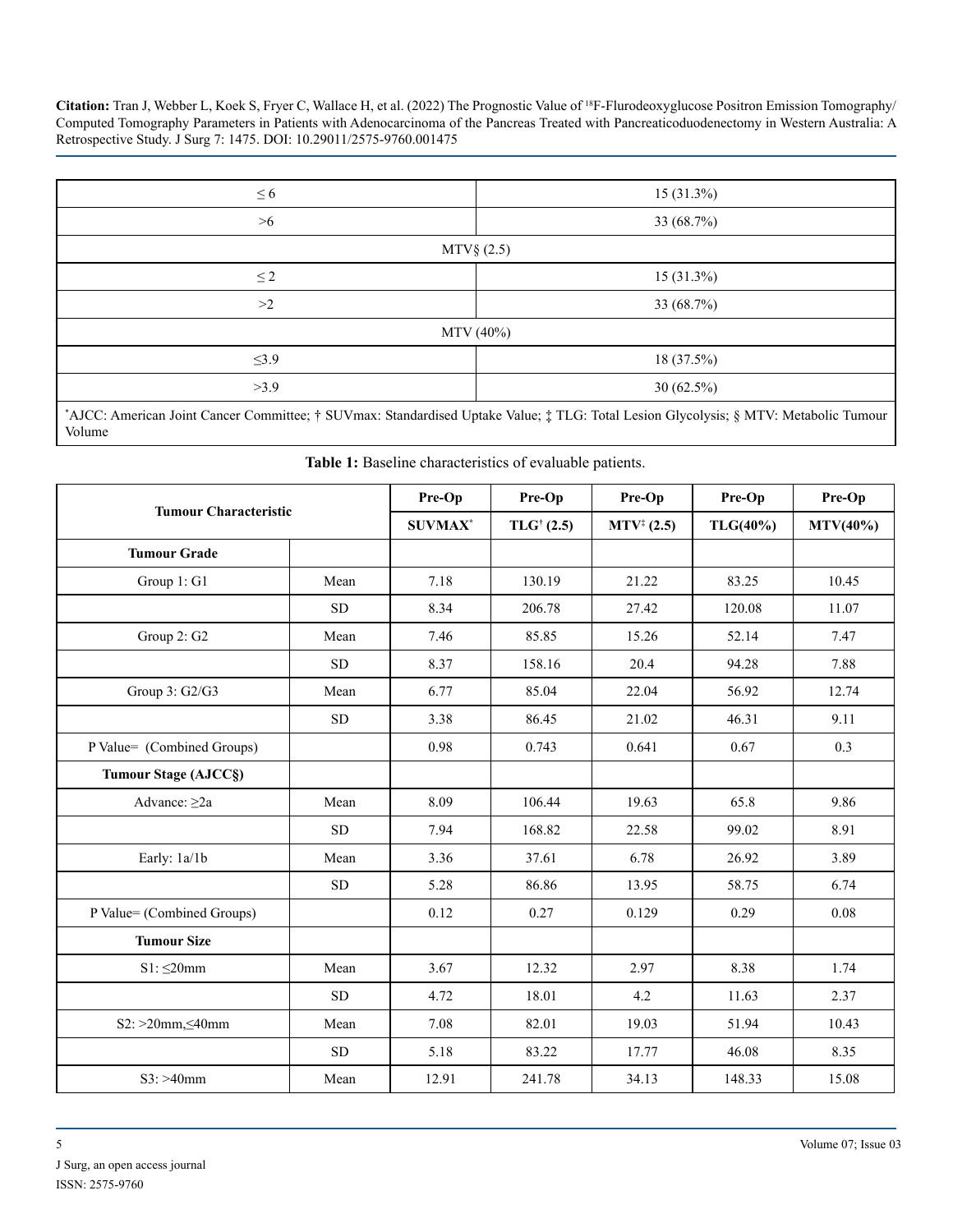|                            | SD         | 12.46 | 282.27 | 31.75 | 166.4  | 9.55             |
|----------------------------|------------|-------|--------|-------|--------|------------------|
| P Value= (Combined Groups) |            | 0.012 | 0.001  | 0.001 | 0.001  | $\boldsymbol{0}$ |
| $\mathbf{LVI}^{**}$        |            |       |        |       |        |                  |
| Absent                     | Mean       | 7.06  | 87.61  | 14.28 | 53.81  | 6.9              |
|                            | SD         | 9.32  | 167.22 | 20.15 | 104.21 | 9.3              |
| Present                    | Mean       | 7.54  | 102.33 | 20.7  | 64.83  | 10.82            |
|                            | SD         | 5.91  | 154.64 | 23.33 | 84.8   | 8.024            |
| P Value= (Combined Groups) |            | 0.83  | 0.75   | 0.31  | 0.69   | 0.13             |
| PNI <sup>††</sup>          |            |       |        |       |        |                  |
| Absent                     | Mean       | 9.06  | 135.37 | 20.7  | 82.18  | 9.27             |
|                            | SD         | 10.36 | 223.7  | 25.89 | 135.74 | 9.76             |
| Present                    | Mean       | 6.24  | 70.73  | 15.56 | 45.6   | 8.62             |
|                            | ${\rm SD}$ | 5.53  | 101.39 | 19.16 | 55.19  | 8.36             |
| P Value= (Combined Groups) |            | 0.22  | 0.18   | 0.44  | 0.2    | 0.81             |
| Total                      | Mean       | 7.3   | 94.97  | 17.49 | 59.32  | 8.86             |
|                            | SD         | 7.72  | 159.51 | 21.8  | 94.15  | 8.82             |

\* SUVMax: Standardised Uptake Value (Maximum); † TLG: Total Lesion Glycolysis; ‡ MTV: Metabolic Tumour Volume; § AJCC: American Joint Cancer Committee; \*\*LVI: Lympho-vascular Invasion; ††PNI: Peri-neural Invasion

**Table 2:** Tumour Characteristics with Respect to PET/CT Scan Parameters.

|                              | Kaplan-Meier Analysed with Log Rank OS* | Kaplan-Meier Analysed with Log Rank DFS <sup>†</sup> |                                       |       |
|------------------------------|-----------------------------------------|------------------------------------------------------|---------------------------------------|-------|
| <b>Characteristic</b>        | Average Days (95% CI) SEM <sup>‡</sup>  | P                                                    | Average Days (95% CI) SEM             | P     |
|                              | Lympho-vascular Invasion                |                                                      |                                       |       |
| Yes                          | 758.06 (577.17-938.95) SEM: 92.29       | 0.005                                                | 761.93 (912.65-1314.73) SEM: 98.04    | 0.235 |
| N <sub>0</sub>               | 2204.32 (1763.79-2644.85) SEM: 224.76   |                                                      | 1227.26 (964.73-1489.79) SEM:133.94   |       |
| Peri-neural Invasion         |                                         |                                                      |                                       |       |
| Yes                          | 1363.82 (890.28-1837.37) SEM: 241.61    | 0.003                                                | 963.61(708.69-1218.53) SEM:130.06     |       |
| N <sub>0</sub>               | 2150.72 (1912-2389) SEM: 121.75         |                                                      | 1189.95 (955.65-1424.252) SEM: 119.54 | 0.051 |
| AJCC <sup>§</sup> Stage      |                                         |                                                      |                                       |       |
| Early: $1a/1b$               | 1079.75 (671.15-1488.35) SEM: 208.47    | 0.54                                                 | 692.14 (236.72-1147.56) SEM: 161.01   | 0.046 |
| Advance: $\geq 2a$           | 737.77 (1312.80-2162.76) SEM: 216.83    |                                                      | 579.6 (464.31-694.89) SEM: 58.83      |       |
| <b>Size</b>                  |                                         |                                                      |                                       |       |
| $S1: \leq 20$ mm             | 1932.38(1259.08-2605.68) SEM: 343.52    | 0.85                                                 | 1299.12 (963.54-1634.69) SEM: 171.21  | 0.4   |
| $S2: >20$ mm,<br>$\leq$ 40mm | 1509.97 (1071.97-1947.97) SEM: 223.47   |                                                      | 757.93 (562.34-953.53) SEM: 99.79     |       |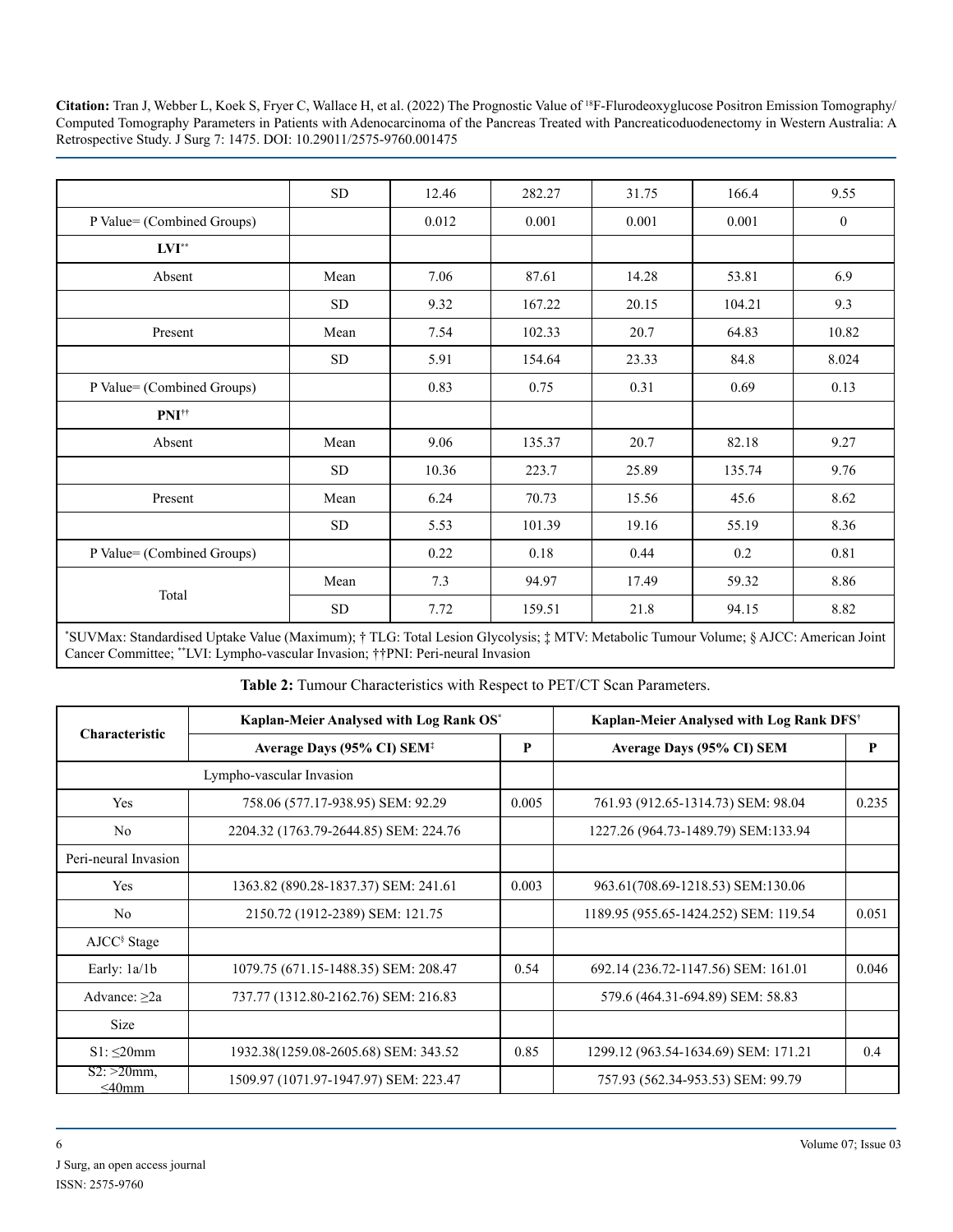| $S3: > 40$ mm               | 1254.84 (839.25-1670.43) SEM: 212.04  |       | 937.40 (570.25-1304.55) SEM: 187.32   |       |
|-----------------------------|---------------------------------------|-------|---------------------------------------|-------|
| Tumour Grade                |                                       |       |                                       |       |
| Group 1: G1                 | 908.00 (608.18-1207.82) SEM: 152.97   | 0.93  | 1007.88 (754.91-1260.84) SEM: 129.06  | 0.005 |
| Group 2: G2                 | 1730.31(1256.38-2204.23) SEM: 241.80  |       | 1066.83 (813.37-1320.29) SEM: 129.32  |       |
| Group 3: G3/G4              | 1572.93 (409.71-769.91) SEM: 409.71   |       | 533.86 (289.95-777.76) SEM: 124.44    |       |
| SUVmax**                    |                                       |       |                                       |       |
| $\leq$ 3.5                  | 2448.49 (2024.50-2872.50) SEM: 216.33 | 0.018 | 1411.37 (1169.44-1653.30) SEM: 123.43 | 0.04  |
| >3.5                        | 281.48 (903.16-1659.81) SEM:193.02    |       | 874.09 (664.44-1083.73) SEM: 106.96   |       |
| $TLG^{\dagger\dagger}(2.5)$ |                                       |       |                                       |       |
| $\leq 10.8$                 | 2312.77 (1839.13-2786.43) SEM:241.66  | 0.058 | 1340.47 (1076.76-1604.19) SEM 134.55  | 0.1   |
| >10.8                       | 1312.87 (927.76-1697.98) SEM: 196.49  |       | 894.10 (681.16-1107.03) SEM: 108.64   |       |
| TLG (40%)                   |                                       |       |                                       |       |
| $\leq 6$                    | 2448.49 (2024.50-2872.50) SEM: 216.33 | 0.018 | 1411.37 (1169.44-1653.30) SEM: 123.43 | 0.04  |
| >6                          | 1281.48 (903.16-1659.81) SEM:193.02   |       | 1281.48 (903.16-1659.81) SEM:193.02   |       |
| $MTV^{**}(2.5)$             |                                       |       |                                       |       |
| $\leq$ 2                    | 2448.49 (2024.50-2872.50) SEM: 216.33 | 0.018 | 1411.37 (1169.44-1653.30) SEM: 123.43 | 0.04  |
| >2                          | 1281.48 (903.16-1659.81) SEM:193.02   |       | 874.09 (664.44-1083.73) SEM: 106.96   |       |
| MTV (40%)                   |                                       |       |                                       |       |
| $\leq$ 3.9                  | 2177.75 (1663.90-2691.62) SEM: 262.17 | 0.12  | 1346.08 (1089.67-1602.49) SEM: 130.82 | 0.06  |
| >3.9                        | 1348.99 (957.21-1740.78) SEM:199.89   |       | 883.64 (668.07-1099.20) SEM: 109.98   |       |

\* OS: Overall Survival; †DFS: Disease Free Survival; SEM: Standard Error of Mean; §AJCC: American Joint Cancer Committee \*\*SUVmax: Standardised Uptake Value; ††TLG: Total Lesion Glycolysis; ‡‡MTV: Metabolic Tumour Volume

**Table 3:** Correlation Between Variables and Overall Survival.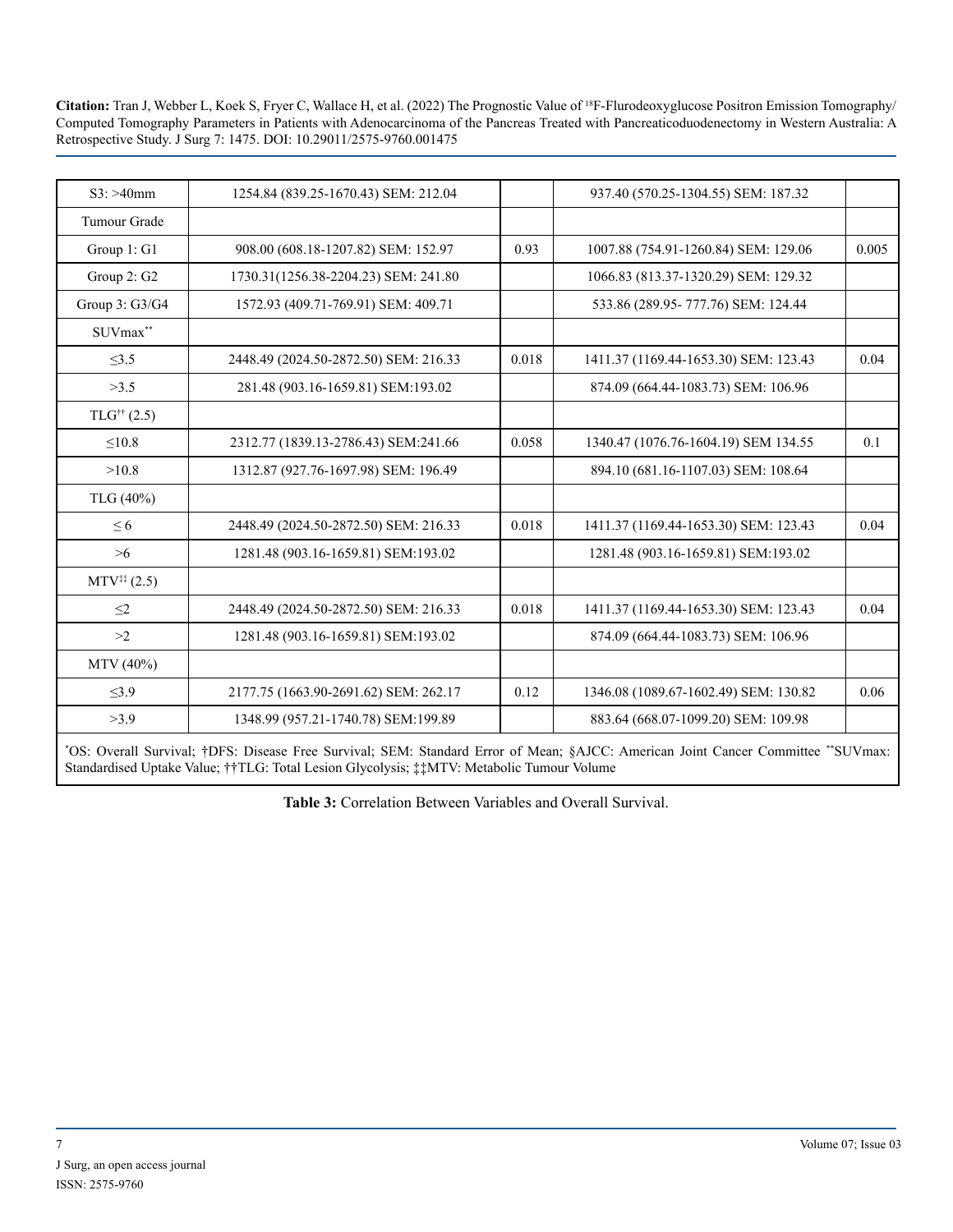

Figures 1A-1J: Overall Survival and Disease-free Survival for All <sup>18</sup>F-FDG Parameters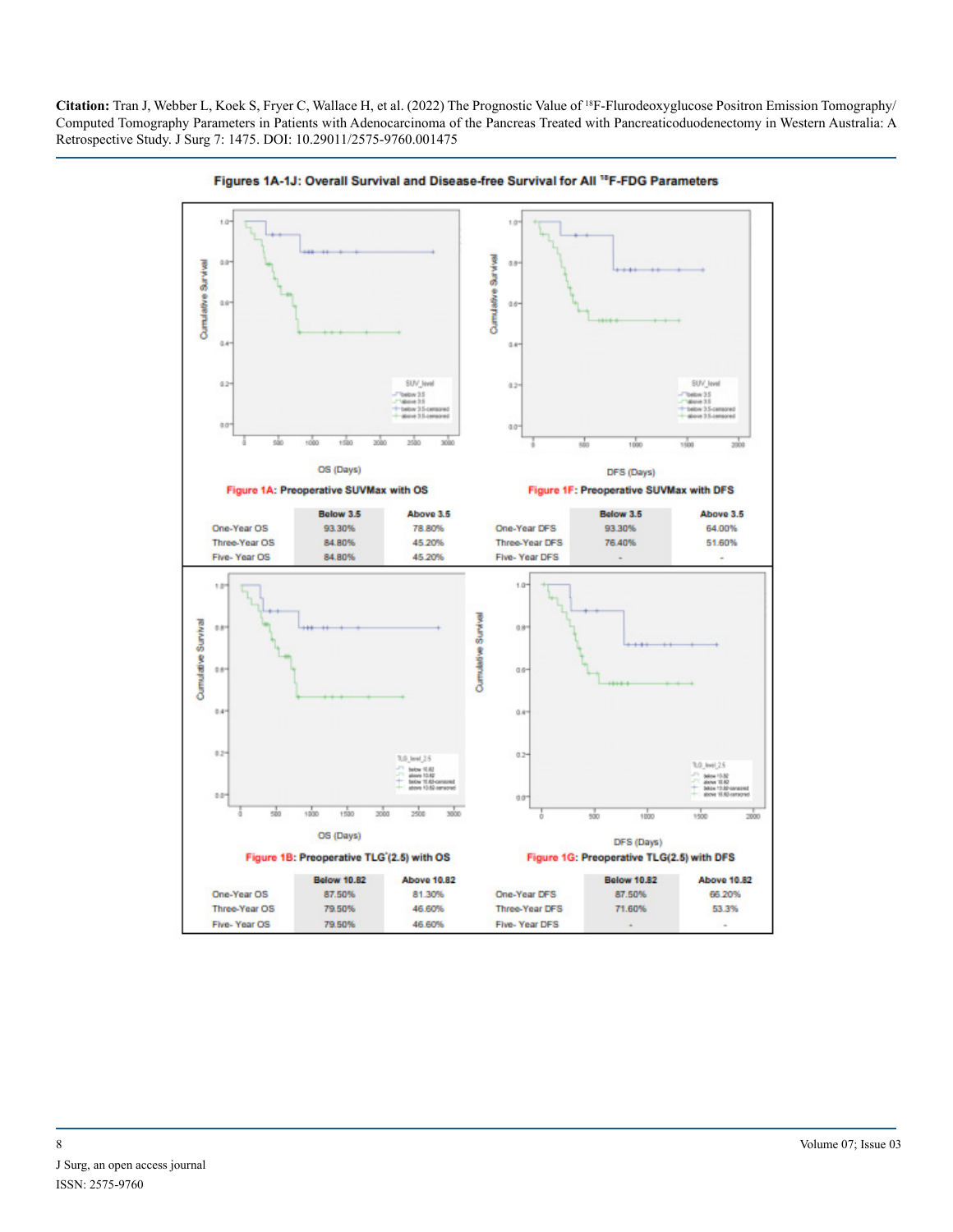

Figures 1A-1J: Overall Survival and Disease free Survival for All <sup>18</sup>F-FDG Parameters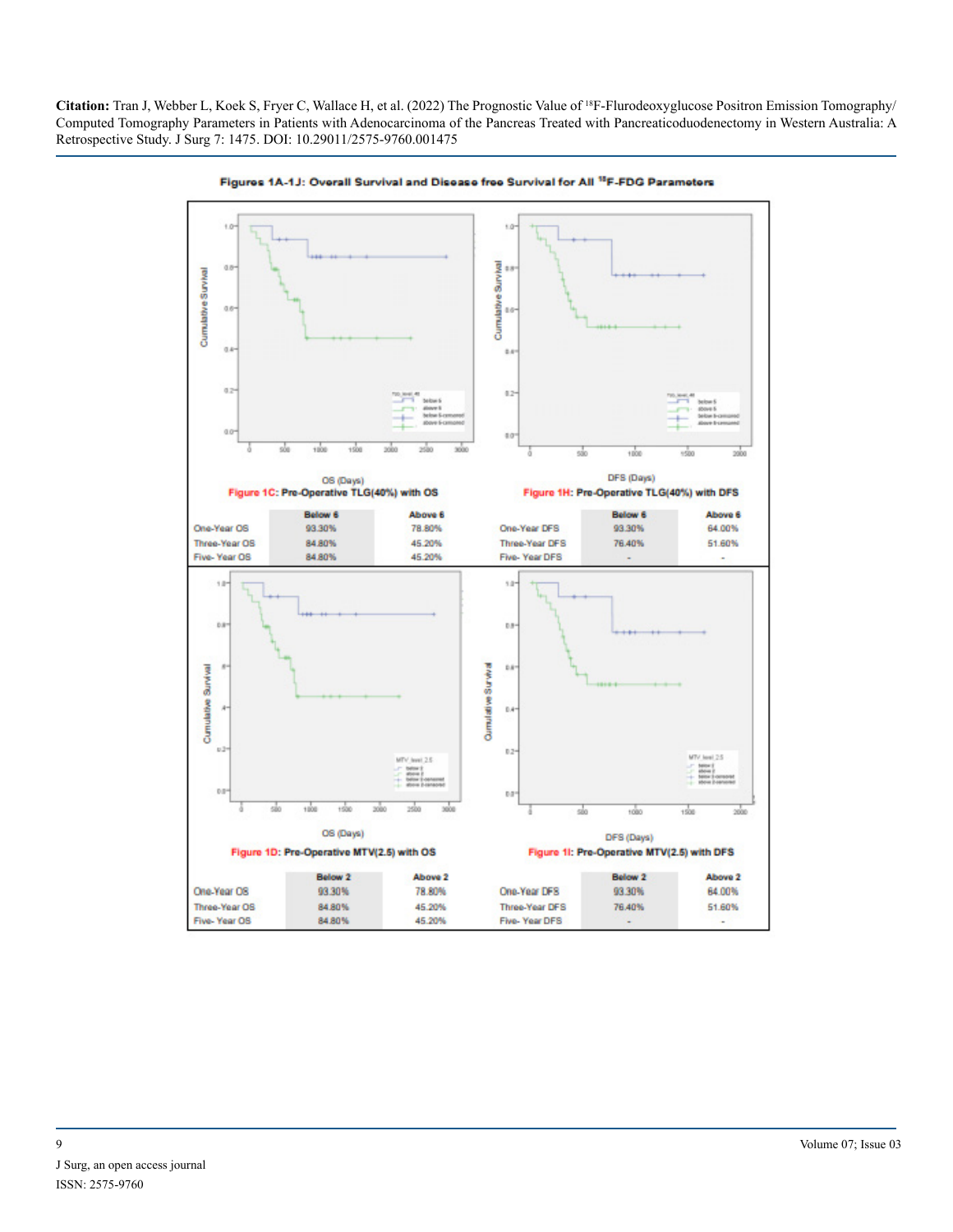



\* TLG: Total lesion Glycolysis; \* MTV: Metabolic Tissue Volume; † OS: Overall Survival

‡ DFS: Disease Free Survival

**Figure 1:** Kaplan-Meier Survival Curve for Overall Survival (OS) and Disease-Free Survival (DFS) for all 18F-flurodeoxyglucose (18F-FDG) parameters. Comparison of OS between preoperative A: maximum standardised uptake (SUVmax) below 3.5 with above 3.5, B: total lesion glycolysis (2.5) (TLG(2.5)) below 10.82 with above 10.82, C: TLG(40%) below 6 with above 6, D: metabolic tissue volume(2.5) (MTV(2.5)) below 2 with above 2, E: MTV(40%) below 3.9 with above 3.9. Comparison of DFS between preoperative F: SUV(max) below 3.5 with above 3.5, G: TLG(2.5) above 10.82 with below 10.82, H: TLG(40%) below 6 to above 6, I: MTV(2.5) below 2 and above 2, J: MTV(40%) below 3.9 to above 3.9.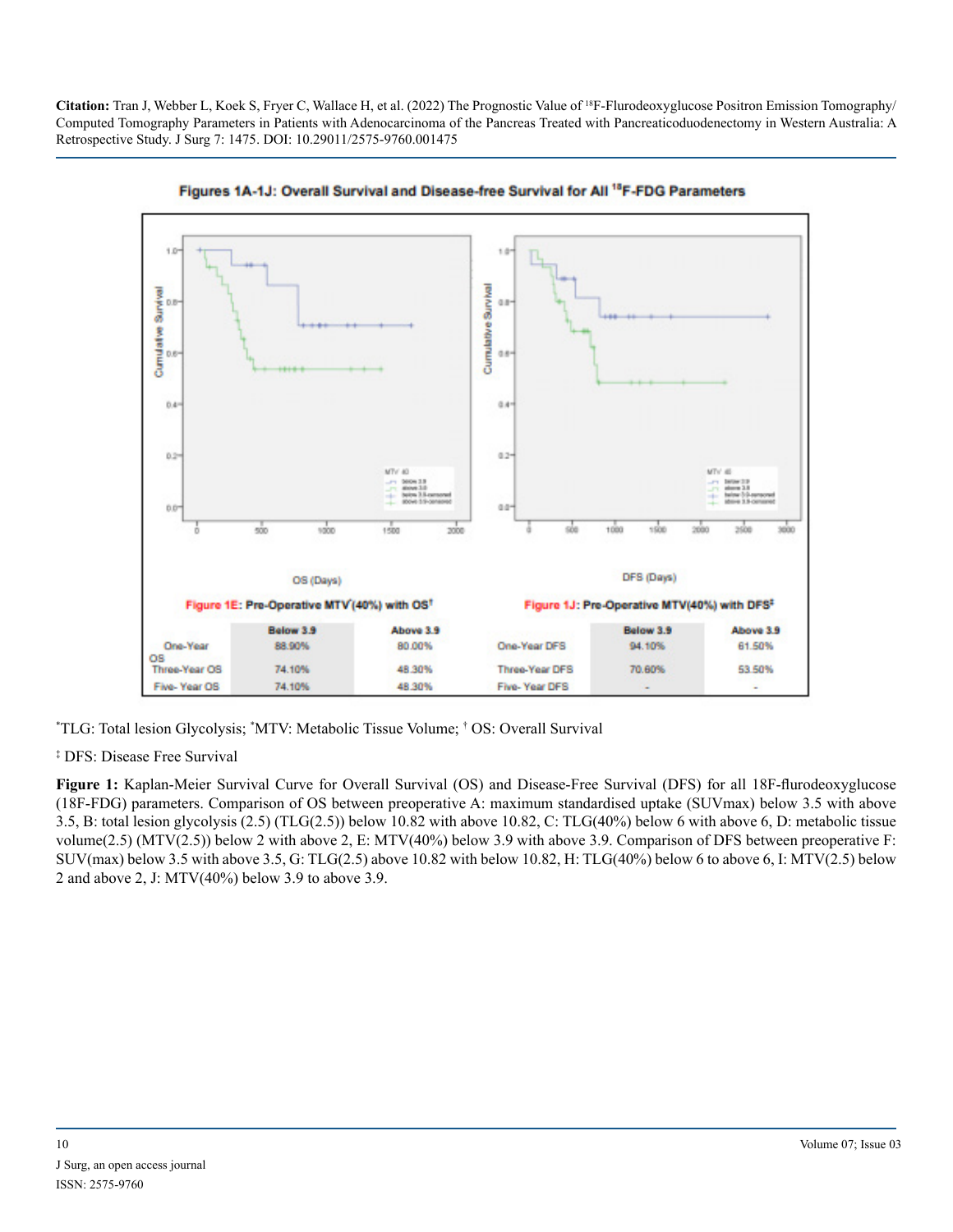

Figures 2: Tumour Size (≤ 20mm, 20 < X ≤ 40mm and > 40mm) and Grade and Respective Mean <sup>18</sup>F-FDG Parameter Value

\*SUVmax: Standardised Uptake Value (Maximum); † TLG: Total Lesion Glycolysis; ‡ MTV: Metabolic Tumour Volume.

**Figure 2:** Relationship between tumour size (S1:< 20mm, S2:20mm ≤ X <40mm, S3: >40mm) and tumour grade (group 1- grade1 tumour, group 2- grade 2 tumour and group - :grade 3 and 4) versus mean preoperative A: maximum standardised uptake (SUVmax), B: metabolic tissue volume (2.5) (MTV(2.5)), C:MTV(40%), D: total lesion glycolysis (2.5) (TLG(2.5)), E: TLG(40%). Number of patients in each category: S1/Group 1: three, S1/Group 2: eight, S1/Group 3: three, S2/Group 1: 5, S2/Group 2: 16, S2/Group 3: three, S3/Group 1: two, S3/Group 2: seven, S3/Group 4: one.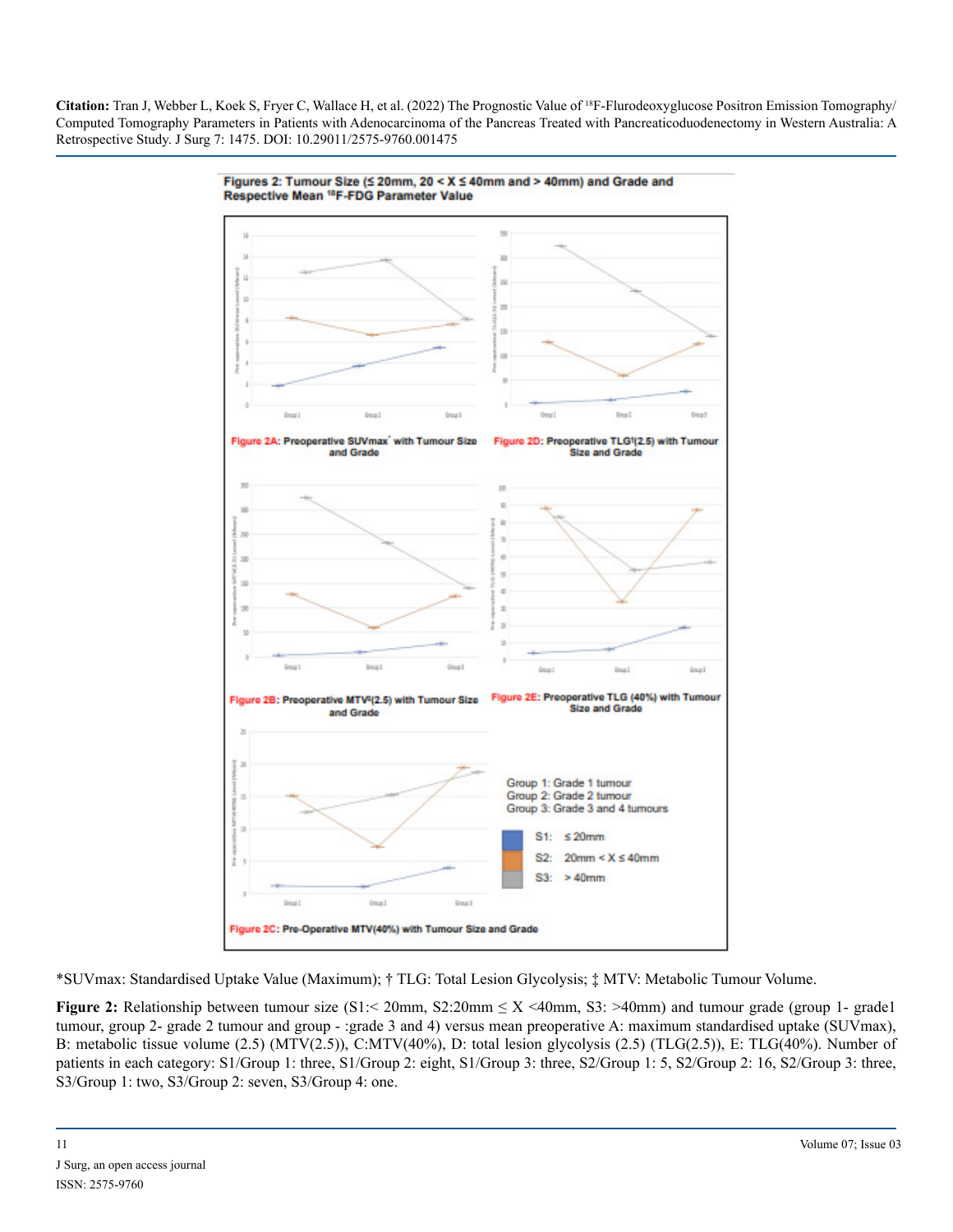# **Discussion**

The use of 18F-FDG PET/CT is relatively new in Western Australia. Its use for diagnosis, staging, evaluating response to treatment and detecting recurrence in pancreatic cancer is becoming more accepted around the world and studies have reported its clinical role in predicting prognosis and guiding clinicians to tailor effective treatment [9]. The literature suggests that a high SUV value at diagnosis is more strongly correlated with poor survival than a low SUV value [9]. This finding has been reported in other forms of cancers such head and neck cancers, skin, bone and hepatocellular carcinoma [10]. MTV and TLG have been considered as superior alternative methods since these capture the volumetric metabolic activity and thus reflect the tumour burden. Nevertheless, their use in pancreatic cancer have been a novelty with many studies consisting of small sample sizes resulting in limited statistical power. A meta-analysis published in 2017 [9] found that high SUVmax values were associated with poor OS and DFS. The authors indicated that the cut-off values for SUVmax ranged from 3.4-6.8 and acknowledged further research was needed to establish appropriate thresholds in delineating poor OS and DFS. The cut-off values set in this retrospective study were able to reflect differences in OS and DFS with TLG(40%), MTV(2.5) and SUVmax to be most statistically significant. Not many studies have explored the calibration setting for MTV and TLG with respect to pancreatic cancer thus choice between 2.5 or 50% requires further exploration.

In contrast to our findings, a study by Wang, et al. [11] reported that tumour size was a predictor of poor prognosis. Despite tumour size being statistically significant with the level of all 18F-FDG parameters, this variable was not strongly associated with OS or DFS. An interesting relationship between mean <sup>18</sup>F-FDG uptake with tumour size and grade can be seen in Figures 2A-2E. One may hypothesise that tumours in Group 2, having a larger volume of neoplastic cells, were more in a transitional phase where mixtures of high metabolic and low metabolic regions conglomerate. This may have led to an overall drop in 18F-FDG uptake. The literature suggests malignant cells have increased glucose uptake due to the increased expression of GLUT-1 [12] and glycotic enzymes. However, other emergent studies on 18F-FDG uptake paint a different story. Macroscopic solid cancers have a complex microenvironment comprising of well-defined regions of non-cancerous stroma, cancer cells and necrosis [13]. Cancer cells may divide and differentiate depending on the environment that they are in. Cancer cells close to blood vessels are well oxygenated and proliferate at a high rate [13]. Cancer cells that are far away from blood vessels or close to areas of necrosis are more exposed to hypoxic conditions and have a low proliferation rate [14]. Cellular proliferation and hypoxia are independent entities but the process of tumour hypoxia is secondary to cancer cells proliferating faster than angiogenesis. Studies have shown that proliferating malignant cells located in well oxygenated regions have a lower <sup>18</sup>F-FDG uptake compared to hypoxic zones [15]. In a malignant lesion, areas of low

<sup>18</sup>F-FDG uptake may either indicate a well proliferating state or necrosis. This may explain the unusual curves found for TLG. A high 18F-FDG uptake may mean the cancer cells are in a low proliferating rate but a lack of uptake does not equate to the absence of cancer cells [13]. Further research is necessary regarding TLG and clinicians may need to interpret TLG with caution. Areas of well oxygenated zones may be due to an early phase perfusion and a balanced metabolism process [13]. Thus as cancer cells become more proliferative, aggressive and encroach on rich blood supplied regions, the <sup>18</sup>F-FDG value may be low. This will have significant implications since clinicians need to recognise that <sup>18</sup>F-FDG is not a specific cancer-avid PET tracer and may impact on treatment monitoring. This retrospective study has a number of limitations with its retrospective nature and small sample size. This is an ongoing trial and sample size will continue to increase with the expansion into a third centre. This study did not explore or investigate if adjuvant and neoadjuvant therapy were completed which are known to influence OS and DFS.

We recommend that if a patient's tumour burden encompasses one of the following on imaging:

- SUV max value  $> 3.5$
- MTV $(2.5) > 2$  or
- $TLG(40\%) > 6$

this correlated significantly with poorer OS and DFS ( $P < 0.05$ ) and therefore palliative care may be more appropriate. Surgical intervention should be approached with caution with open discussion with the patient.

In conclusion, patients with higher cut-off values in SUVmax, MTV(2.5) and TLG(40%) as set in the study had poorer OS and DFS. Therefore, these parameters may facilitate in prognostication and guide decision for surgery. This may ensure resection is only reserved for patients who are most likely to benefit from treatment. Additional multicentre studies are required to further understand the prognostic value of 18F-FDG and ascertain the optimal calibration for pancreatic cancer.

# **References**

- **1.** [Australian Institute of Health and Welfare 2017.](https://www.aihw.gov.au/getmedia/088848dc-906d-4a8b-aa09-79df0f943984/aihw-aus-214-aw17.pdf.aspx?inline=true)
- **2.** [Cascinu S, Jelic S, Group EGW, On behalf of the EGWG \(2009\)](https://www.esmo.org/guidelines/gastrointestinal-cancers/pancreatic-cancer) [Pancreatic cancer: ESMO Clinical Recommendations for diagnosis,](https://www.esmo.org/guidelines/gastrointestinal-cancers/pancreatic-cancer)  [treatment and follow-up. Annals of Oncology 2009.](https://www.esmo.org/guidelines/gastrointestinal-cancers/pancreatic-cancer)